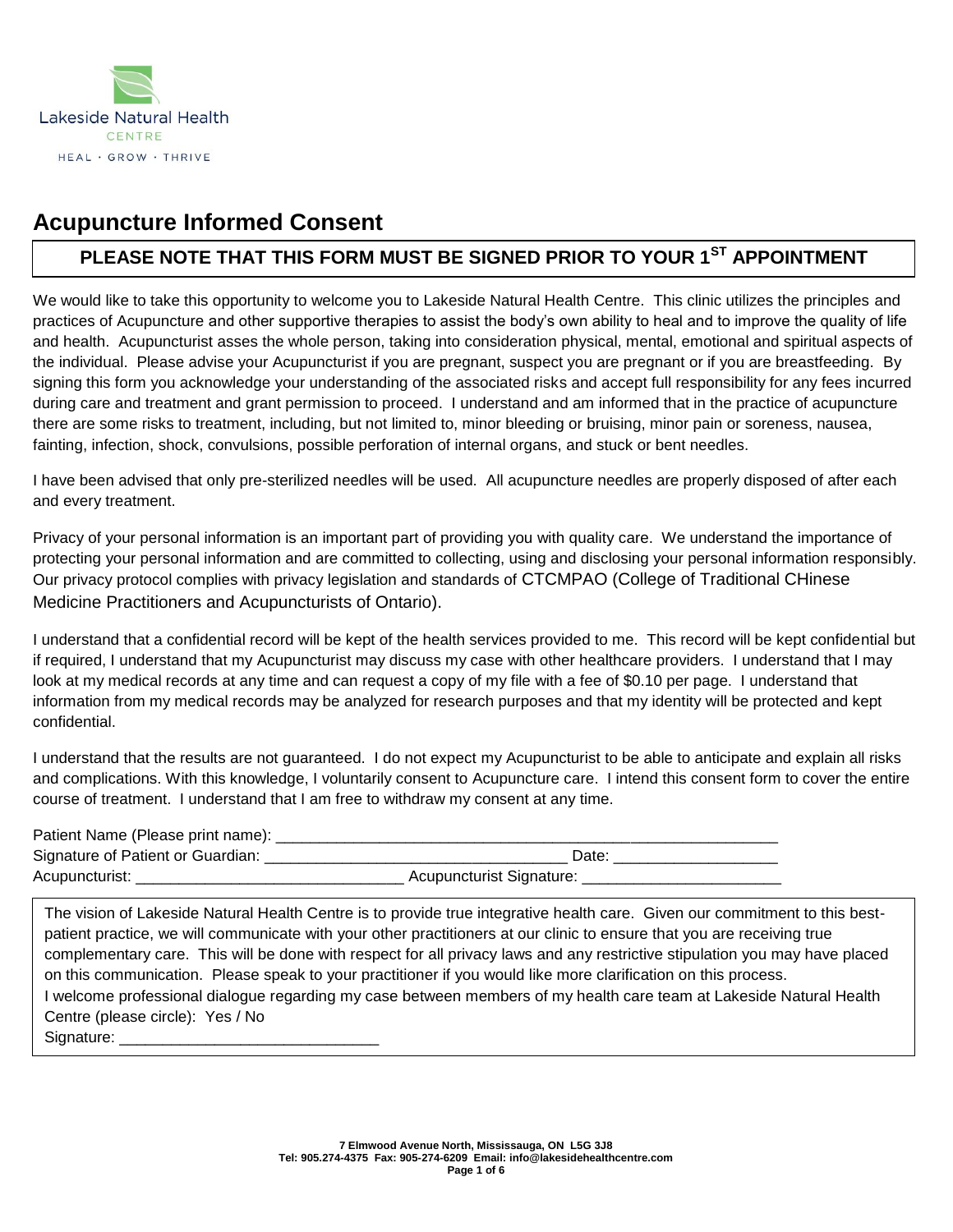

# **Billing Authorization Form**

# **PLEASE NOTE THAT THIS FORM MUST BE SIGNED PRIOR TO YOUR 1ST APPOINTMENT**

| <b>Credit Card on File:</b>                            |
|--------------------------------------------------------|
|                                                        |
|                                                        |
| Type of credit card (please circle): MasterCard / Visa |
|                                                        |
| Expiration Date (month/year): _________________        |

### **Cancellation Policy:**

Your appointment has been reserved especially for you therefore we ask that you provide the clinic with at least 48 hours advance notice if you need to cancel your appointment. Cancellations with less than 48 hours' notice are subjected to a charge of 100% of the fee for the service scheduled. We appreciate your cooperation with our clinic policy.

I, \_\_\_\_\_\_\_\_\_\_\_\_\_\_\_\_\_\_\_\_\_\_\_\_\_\_\_\_\_\_\_\_\_\_\_\_\_, authorize Lakeside Natural Health Centre to process the above credit card as "Signature on File" for any balance due on my account past 30 days and for any appointments not cancelled in accordance with Lakeside Natural Health Centre's cancellation policy. I understand that a receipt will be promptly sent to me upon any charges.

| Patient / Cardholder's Signature: | Date |  |
|-----------------------------------|------|--|
|                                   |      |  |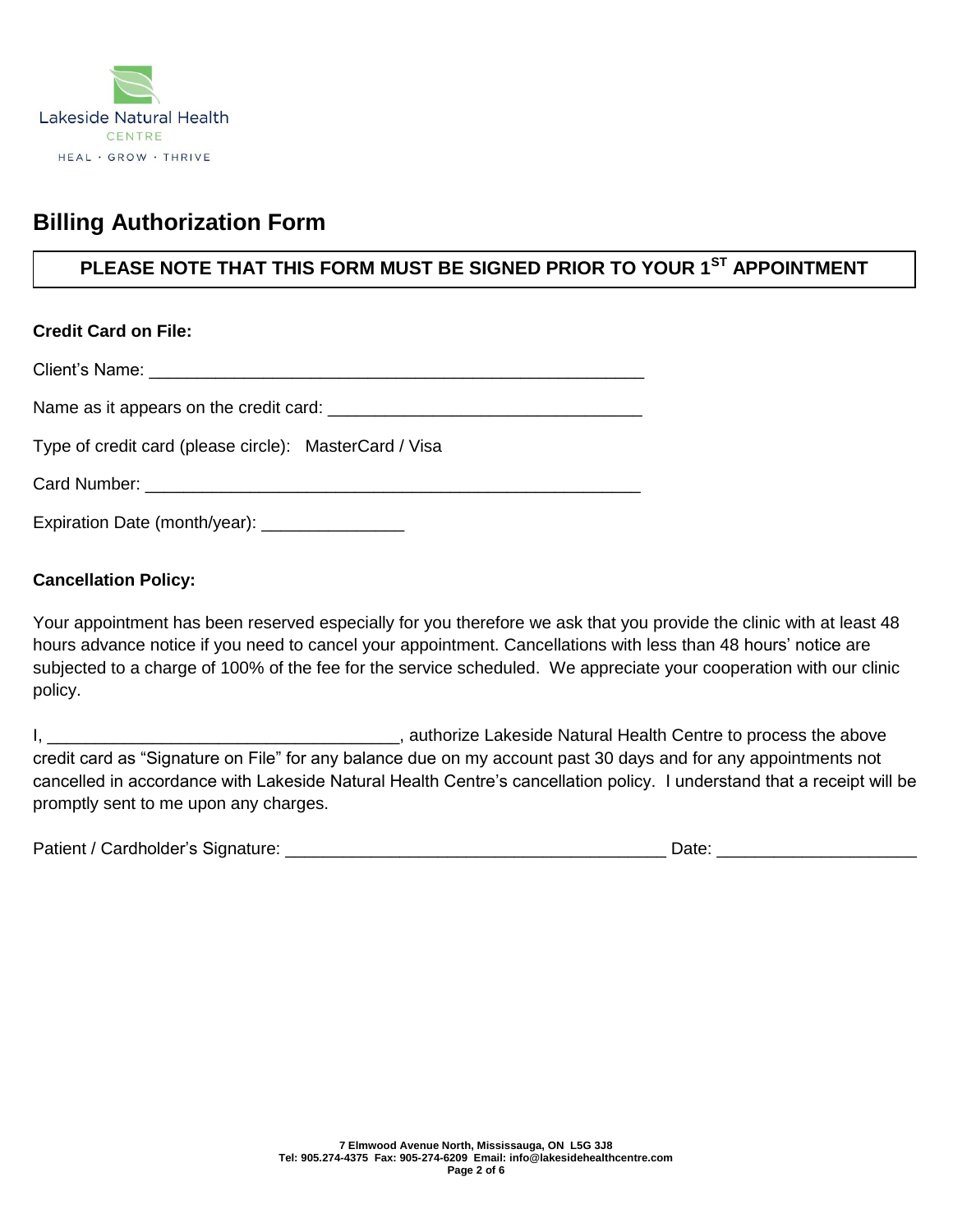

# **Acupuncture Intake Form**

Please complete the following form to provide us with the background information we require to ensure you receive comprehensive care. It should take 15 – 20 minutes.

### **Contact Information:**

| Name            |               |     | Occupation               |  |
|-----------------|---------------|-----|--------------------------|--|
| Date of Birth   | М             |     | Work $#$                 |  |
| Gender (circle) | Male / Female | Aae | Cell #                   |  |
| Home #          |               |     | Email                    |  |
| Address         |               |     | <b>Emergency Contact</b> |  |
|                 |               |     | Emergency Contact #      |  |

### **YES / NO Can we send you our monthly newsletter and new event listings via email? Your email address will not be shared.**

| Health Concerns (List in order of importance):                                                                                                                                                                                                                                                                                                                                                                                         |                                                                                                                      |
|----------------------------------------------------------------------------------------------------------------------------------------------------------------------------------------------------------------------------------------------------------------------------------------------------------------------------------------------------------------------------------------------------------------------------------------|----------------------------------------------------------------------------------------------------------------------|
| 1.                                                                                                                                                                                                                                                                                                                                                                                                                                     | 3.                                                                                                                   |
| 2.                                                                                                                                                                                                                                                                                                                                                                                                                                     | 4.                                                                                                                   |
| <b>Health Care Providers:</b>                                                                                                                                                                                                                                                                                                                                                                                                          |                                                                                                                      |
|                                                                                                                                                                                                                                                                                                                                                                                                                                        | <b>Specialist</b>                                                                                                    |
| Phone #                                                                                                                                                                                                                                                                                                                                                                                                                                | Phone #                                                                                                              |
| Fax #<br><u> 1980 - Johann Barn, amerikan besteman besteman besteman besteman besteman besteman besteman besteman besteman</u>                                                                                                                                                                                                                                                                                                         | Fax#                                                                                                                 |
| Dentist                                                                                                                                                                                                                                                                                                                                                                                                                                | <b>Specialist</b>                                                                                                    |
| Phone #                                                                                                                                                                                                                                                                                                                                                                                                                                | Phone #                                                                                                              |
| Fax #                                                                                                                                                                                                                                                                                                                                                                                                                                  | Fax #                                                                                                                |
| <b>Other Health Care Providers:</b><br>Type of Provider<br><u> 1989 - Johann Barbara, margaret eta idazlea (h. 1989).</u><br>Name<br>Phone #                                                                                                                                                                                                                                                                                           | Type of Provider<br><u> 1980 - Johann Barbara, martxa al III-lea (h. 1980).</u><br>Name<br>Phone #                   |
| Type of Provider                                                                                                                                                                                                                                                                                                                                                                                                                       | Type of Provider                                                                                                     |
| Name<br>Phone #                                                                                                                                                                                                                                                                                                                                                                                                                        | Name<br>Phone #                                                                                                      |
| <b>Medical and Lifestyle Information:</b>                                                                                                                                                                                                                                                                                                                                                                                              |                                                                                                                      |
| <b>General Information:</b><br>General state of health (circle one): excellent good fair poor<br>How often do you exercise? ____/ wk<br>How many hours of sleep do you get per night? _____<br>Do you wake up during the night? (circle one): YES / NO If so, how often? ______ Reason for waking?<br>How often do you spend a day doing the following? Driving_____ Watching TV_____ Reading _____ On the computer _____ Working ____ | Energy level: $\frac{1}{100}$ / 10 (0 – no energy, 10 – abundance of energy)<br>Do you wake feeling rested? YES / NO |
| Reason for your visit today?                                                                                                                                                                                                                                                                                                                                                                                                           |                                                                                                                      |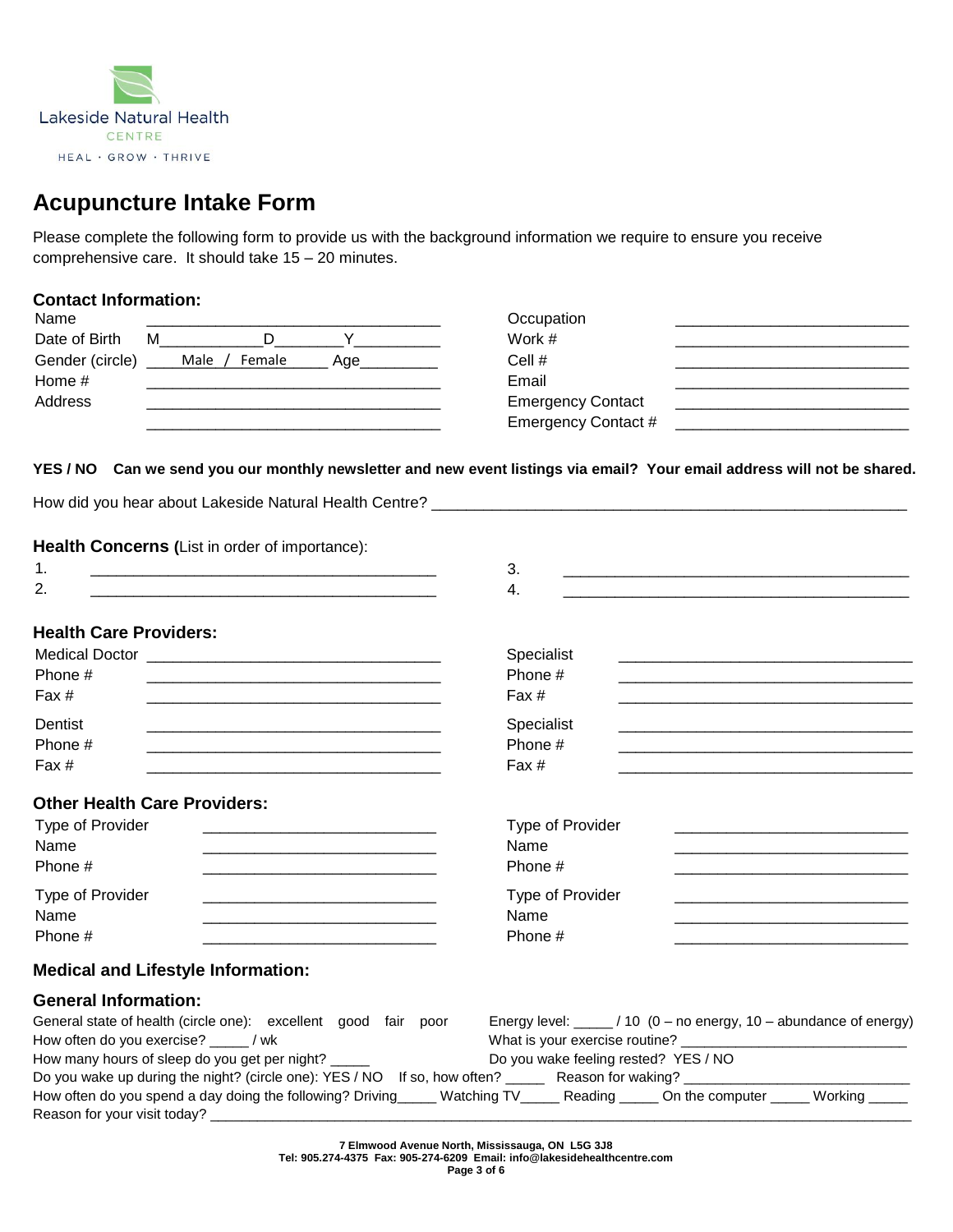

#### **Please check the following that apply to you:**

- □ Cancer
- $\Box$  High blood pressure Diabetes Seizures
- D Low blood pressure **Hepatitis** 
	- □ Thyroid Disease
- Heart disease

 $\Box$  Surgeries (please list dates and details):  $\Box$ 

 $\Box$  Significant trauma (falls, auto accidents, other):  $\Box$ 

### **Allergies or Food sensitivities:** Please indicate any allergies and/or serious food sensitivities

| <b>Allergy / Sensitivity</b> | <b>Severity of reactions</b> |
|------------------------------|------------------------------|
|                              |                              |
|                              |                              |
|                              |                              |
|                              |                              |

\_\_\_\_\_\_\_\_\_\_\_\_\_\_\_\_\_\_\_\_\_\_\_\_\_\_\_\_\_\_\_\_\_\_\_\_\_\_\_\_\_\_\_\_\_\_\_\_\_\_\_\_\_\_\_\_\_\_\_\_\_\_\_\_\_\_\_\_\_\_\_\_\_\_\_\_\_\_\_\_\_\_\_\_\_\_\_\_\_\_\_\_\_\_\_\_\_\_\_\_\_\_\_\_\_\_\_\_\_\_\_\_\_ \_\_\_\_\_\_\_\_\_\_\_\_\_\_\_\_\_\_\_\_\_\_\_\_\_\_\_\_\_\_\_\_\_\_\_\_\_\_\_\_\_\_\_\_\_\_\_\_\_\_\_\_\_\_\_\_\_\_\_\_\_\_\_\_\_\_\_\_\_\_\_\_\_\_\_\_\_\_\_\_\_\_\_\_\_\_\_\_\_\_\_\_\_\_\_\_\_\_\_\_\_\_\_\_\_\_\_\_\_\_\_\_\_ \_\_\_\_\_\_\_\_\_\_\_\_\_\_\_\_\_\_\_\_\_\_\_\_\_\_\_\_\_\_\_\_\_\_\_\_\_\_\_\_\_\_\_\_\_\_\_\_\_\_\_\_\_\_\_\_\_\_\_\_\_\_\_\_\_\_\_\_\_\_\_\_\_\_\_\_\_\_\_\_\_\_\_\_\_\_\_\_\_\_\_\_\_\_\_\_\_\_\_\_\_\_\_\_\_\_\_\_\_\_\_\_\_

□ Other major illness Venereal disease

Arthritis

\_\_\_\_\_\_\_\_\_\_\_\_\_\_\_\_\_\_\_\_\_\_\_\_\_\_\_\_\_\_\_\_\_\_\_\_\_\_\_\_\_\_\_\_\_\_\_\_\_\_\_\_\_\_\_\_\_\_\_\_\_\_\_\_\_\_\_\_\_\_\_\_\_\_\_\_\_\_\_\_\_\_\_\_\_\_\_\_\_\_\_\_\_\_\_\_\_\_\_\_\_\_\_\_\_\_\_\_\_\_\_\_\_ \_\_\_\_\_\_\_\_\_\_\_\_\_\_\_\_\_\_\_\_\_\_\_\_\_\_\_\_\_\_\_\_\_\_\_\_\_\_\_\_\_\_\_\_\_\_\_\_\_\_\_\_\_\_\_\_\_\_\_\_\_\_\_\_\_\_\_\_\_\_\_\_\_\_\_\_\_\_\_\_\_\_\_\_\_\_\_\_\_\_\_\_\_\_\_\_\_\_\_\_\_\_\_\_\_\_\_\_\_\_\_\_\_ \_\_\_\_\_\_\_\_\_\_\_\_\_\_\_\_\_\_\_\_\_\_\_\_\_\_\_\_\_\_\_\_\_\_\_\_\_\_\_\_\_\_\_\_\_\_\_\_\_\_\_\_\_\_\_\_\_\_\_\_\_\_\_\_\_\_\_\_\_\_\_\_\_\_\_\_\_\_\_\_\_\_\_\_\_\_\_\_\_\_\_\_\_\_\_\_\_\_\_\_\_\_\_\_\_\_\_\_\_\_\_\_\_

**Medications/Supplements:** Please list all current medications/supplements/homeopathics and over-the-counter medications

| <b>Medication/Supplement</b> | Dose/Length of use | <b>Condition it is treating</b> |
|------------------------------|--------------------|---------------------------------|
|                              |                    |                                 |
|                              |                    |                                 |
|                              |                    |                                 |
|                              |                    |                                 |
|                              |                    |                                 |
|                              |                    |                                 |

### **Do you use any of the following? (**please check each one that applies to you):

| Substance               | ✓ | How often / How long / How much / How many / What Brand / Type |
|-------------------------|---|----------------------------------------------------------------|
| Alcohol                 |   |                                                                |
| Artificial sweeteners   |   |                                                                |
| Cigarettes              |   |                                                                |
| Coffee                  |   |                                                                |
| Cravings                |   |                                                                |
| Pain relief medication  |   |                                                                |
| Pop                     |   |                                                                |
| <b>Recreation Drugs</b> |   |                                                                |
| Salt                    |   |                                                                |
| Sugar                   |   |                                                                |
| Tea                     |   |                                                                |
| Other                   |   |                                                                |

### **Check off any of the following if they are a CURRENT or RECURRING symptom:**

 $\Box$  Itching

#### **Skin and Hair:**

Rashes

□ Hives

□ Eczema

- D Loss of hair
- Recent moles
- □ Excessive sweating
	- □ Night Sweating
	- $\Box$  Other:
- 7 Elmwoo**l keemu te No**rth, Mississauga **NON swee**ad weg **Tel: 905.274-4375 Fax: 905-274-6209 Email: info@lakesidehealthcentre.com** Pimples □ Easy bruising Dandruff Dry skin
- Alcoholism
- D HIV

Depression Asthma Allergies

 $\Box$  Other:  $\Box$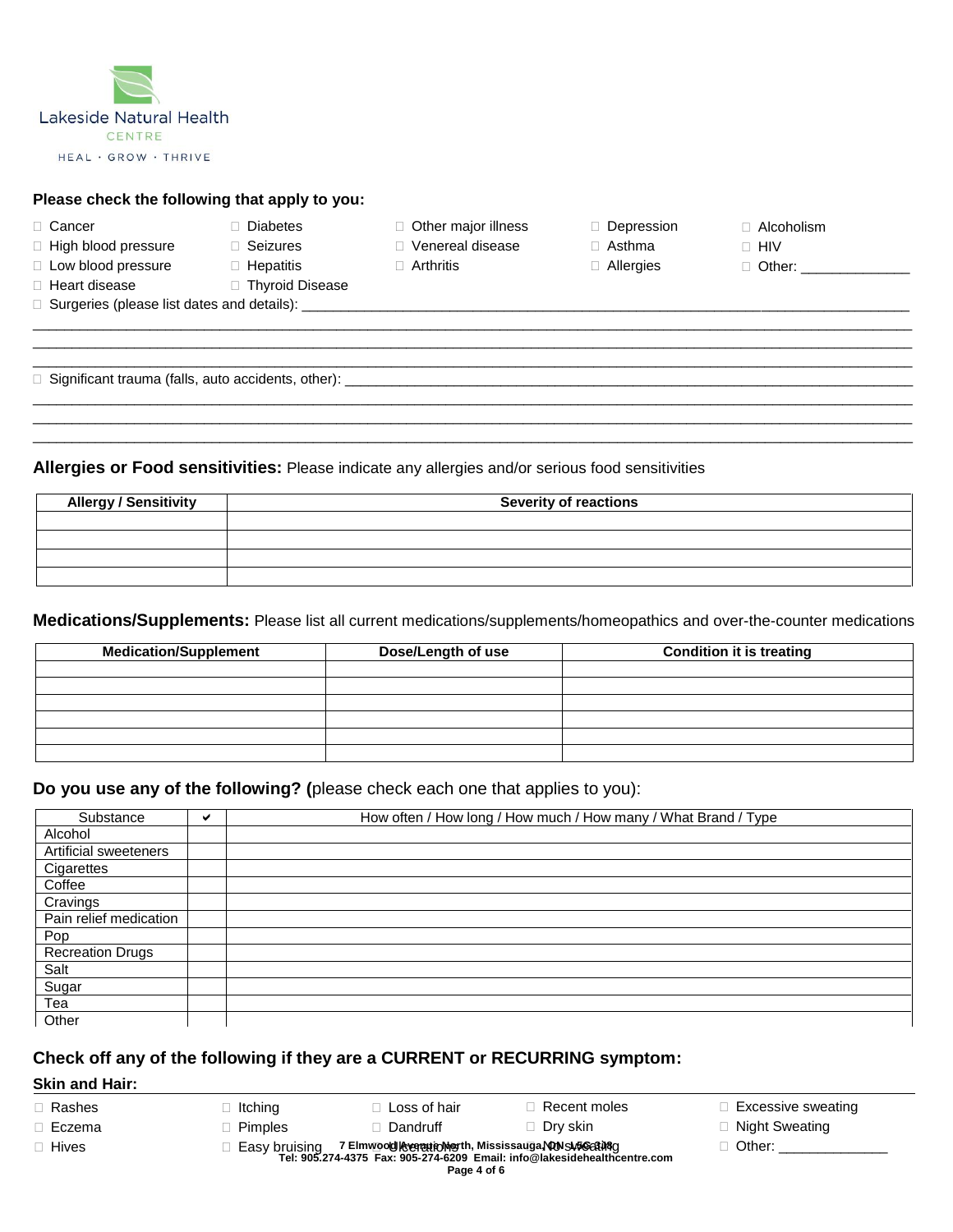

## **Check off any of the following if they are a CURRENT or RECURRING symptom (continued):**

| <b>Head and Neck:</b>               |                           |                             |                                |                                   |
|-------------------------------------|---------------------------|-----------------------------|--------------------------------|-----------------------------------|
| □ Headaches                         | Dizziness                 | □ Swollen glands            | □ Concussions                  |                                   |
| $\Box$ Migraines                    | $\Box$ Fainting           | $\Box$ Stiff neck           | □ Other: ______________        |                                   |
| Ears:                               |                           |                             |                                |                                   |
| $\Box$ Ringing                      | □ Earache                 | $\Box$ Poor hearing         | □ Vertigo                      | □ Other: _______________          |
| Eyes:                               |                           |                             |                                |                                   |
| <b>Blurry vision</b>                | □ Glasses/Contacts        | $\Box$ Cataracts            | D Poor night vision            |                                   |
| $\Box$ Eye strain                   | $\Box$ Eye pain           | □ Spots/floaters            | D Other: _________________     |                                   |
| Nose, Throat, Mouth:                |                           |                             |                                |                                   |
| $\Box$ Sinus problems               | $\Box$ Dry nose           | $\Box$ Excessive thirst     | $\Box$ Grinding teeth          | $\Box$ Other:                     |
| □ Mouth/tongue ulcers               | $\Box$ Nose bleeds        | $\Box$ Dry mouth            | $\Box$ TMJ                     |                                   |
| Difficulty swallowing               | $\Box$ Facial pain        | $\Box$ Jaw clicks           | $\Box$ Frequent sore throat    |                                   |
| <b>Respiratory:</b>                 |                           |                             |                                |                                   |
| Difficulty breathing                | $\Box$ Wheezing           | □ Coughing blood            | $\Box$ Pain with a deep breath | □ Shortness of Breath             |
| □ Chronic Cough                     | $\Box$ Asthma             | □ Tight Chest               | □ Production of phlegm         | Difficulty breathing lying        |
| □ Other                             |                           |                             |                                | down                              |
| <b>Cardiovascular:</b>              |                           |                             |                                |                                   |
| □ High blood pressure               | $\Box$ Palpitations       | $\Box$ Chest pain/tightness | □ Blood clots                  | □ Swollen hands/feet/ankles       |
| □ Low blood pressure                | $\Box$ Anemia             | Poor circulation            | □ Cold hands/feet              | Bruise easily __________          |
| □ Irregular heartbeat               | $\Box$ Sciatica           | $\Box$ Tremors              | □ Chills/fever                 |                                   |
| Gastrointestinal:                   |                           |                             |                                |                                   |
| $\Box$ Indigestion                  | $\Box$ Constipation       | $\Box$ Vomiting             | Rectal pain                    | □ Blood in stool                  |
| □ Gas                               | □ Nausea                  | $\Box$ Laxative use         | □ Hemorrhoids                  | $\Box$ Diarrhea                   |
| □ Bad breath                        | □ Stomach pain            | $\Box$ Hiccups              | □ Acid regurgitation           | <b>Bloating</b>                   |
| $\Box$ Mucous in stool              | $\Box$ Poor appetite      | □ Excessive hunger          | □ Weight loss/gain             |                                   |
| □ Peculiar tastes/smells bothersome |                           |                             |                                |                                   |
| <u> Urinary:</u>                    |                           |                             |                                |                                   |
| $\Box$ Incomplete urination         | $\Box$ Pain on urination  | $\Box$ Kidney stones        | □ Cloudy urinate               | $\Box$ Wake at night to urinate   |
| □ Uncontrolled bladder              | □ Frequent urination      | <b>D</b> Bedwetting         | <b>Blood in urine</b>          | □ Other: _______________          |
| Gentio:                             |                           |                             |                                |                                   |
| □ Pain/itching of genitals          | $\Box$ Nocturnal emission | $\Box$ Impotence            | □ Premature ejaculation        | $\Box$ Increased/decreased libido |
| □ Other:                            |                           |                             |                                |                                   |
| Musculoskeletal:                    |                           |                             |                                |                                   |
| □ Neck pain                         | □ Hand/wrist pain         | $\Box$ Knee pain            | □ Hip Pain                     | $\Box$ Localized weakness         |
| <b>Upper back pain</b>              | □ Shoulder pain           | □ Foot/ankle pain           | Joint pain/disorder            | □ Limited range of motion         |
| D Lower back pain                   | □ Other:____              |                             |                                |                                   |
| Sleep:                              |                           |                             |                                |                                   |
| Poor sleep                          | □ Insomnia                | Dreaming                    | $\Box$ Dream disturbed         | □ Unrested upon waking            |
| $\Box$ Night sweats                 | $\Box$ Other:             |                             |                                |                                   |
|                                     |                           |                             |                                |                                   |

**7 Elmwood Avenue North, Mississauga, ON L5G 3J8**

**Tel: 905.274-4375 Fax: 905-274-6209 Email: info@lakesidehealthcentre.com**